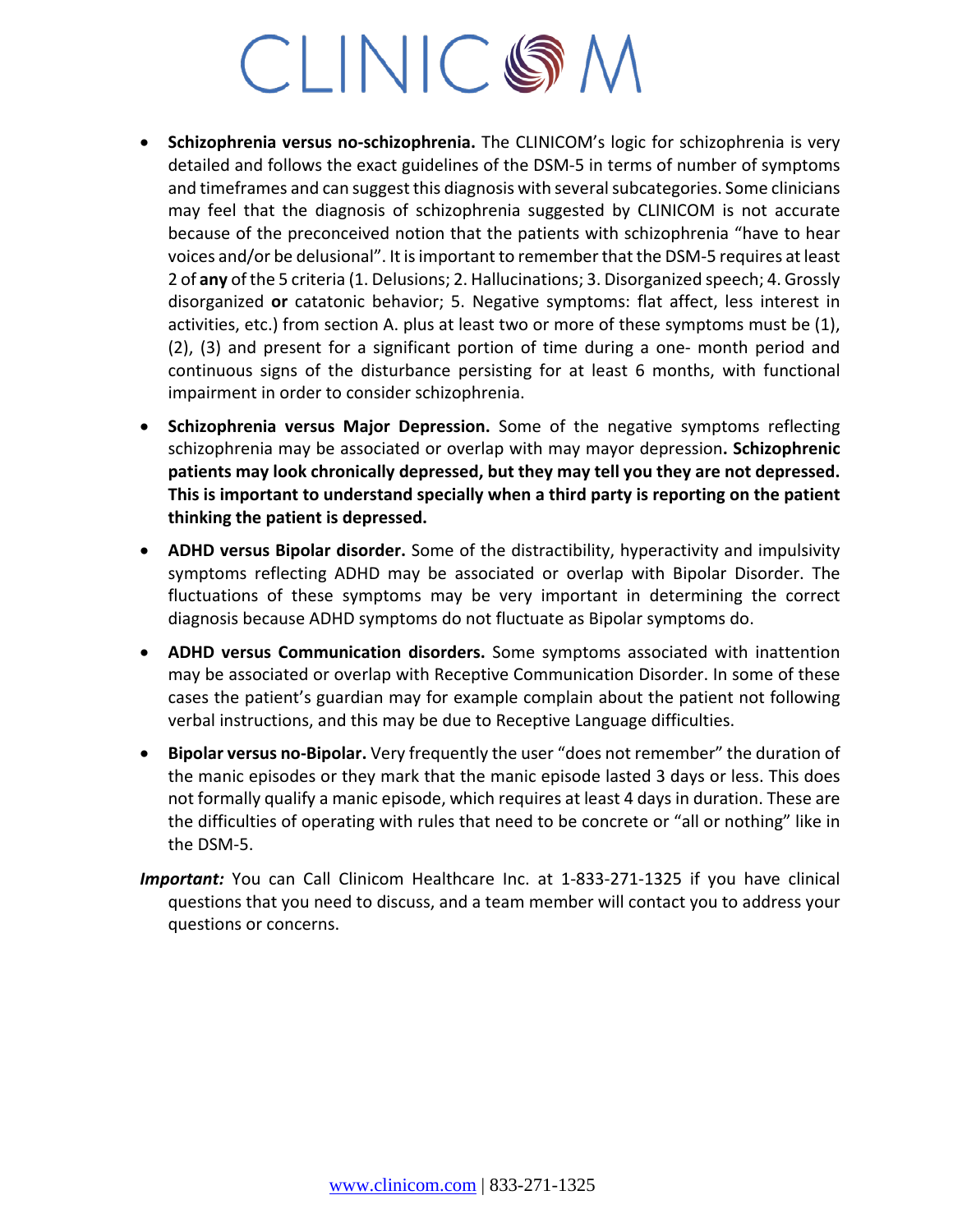**6. The Clinicom Report**

- **CLINICOM'S reports** can be accessed by clicking the report chart icon or View Report button.
- **CLINICOM** also offers a "Report Narrative Summary". What the summary (narrative) does, is collects the important symptoms from the conditions that the report suggests for review by the clinician and automatically generates a narrative that is written to reflect specifically the patient's symptoms and condition. The clinician can then use the narrative to include it in the History of Present Illness of the H&P and/or to include findings in a letter to a referral source. Please make sure you edit the summary after you copy and paste it.
- **Many clinicians** use the CLINICOM Report to share with the patient/family the reason why they are coming to certain diagnostic conclusions. The CLINICOM Report can also be used as a great educational tool which allows the clinician to "*show* how and why" diagnostic decisions are being made and institute the appropriate level of care and treatment planning.
- **"Why am I bipolar"?** Now you can bring the user's answers into play to respond to this and many similar questions utilizing the CLINICOM Report.
- **"Why are you going to treat me with that medication"? or "I did not know I had OCD, don't they have to wash their hands a lot"?** These are going to be questions that will culminate with very appropriate answers that have concrete evidence as long as you feel that the user is reliable.
- You can use the report to also educate the patient or guardian about **what symptoms can she or he expect to get better** and mark them on the CLINICOM report.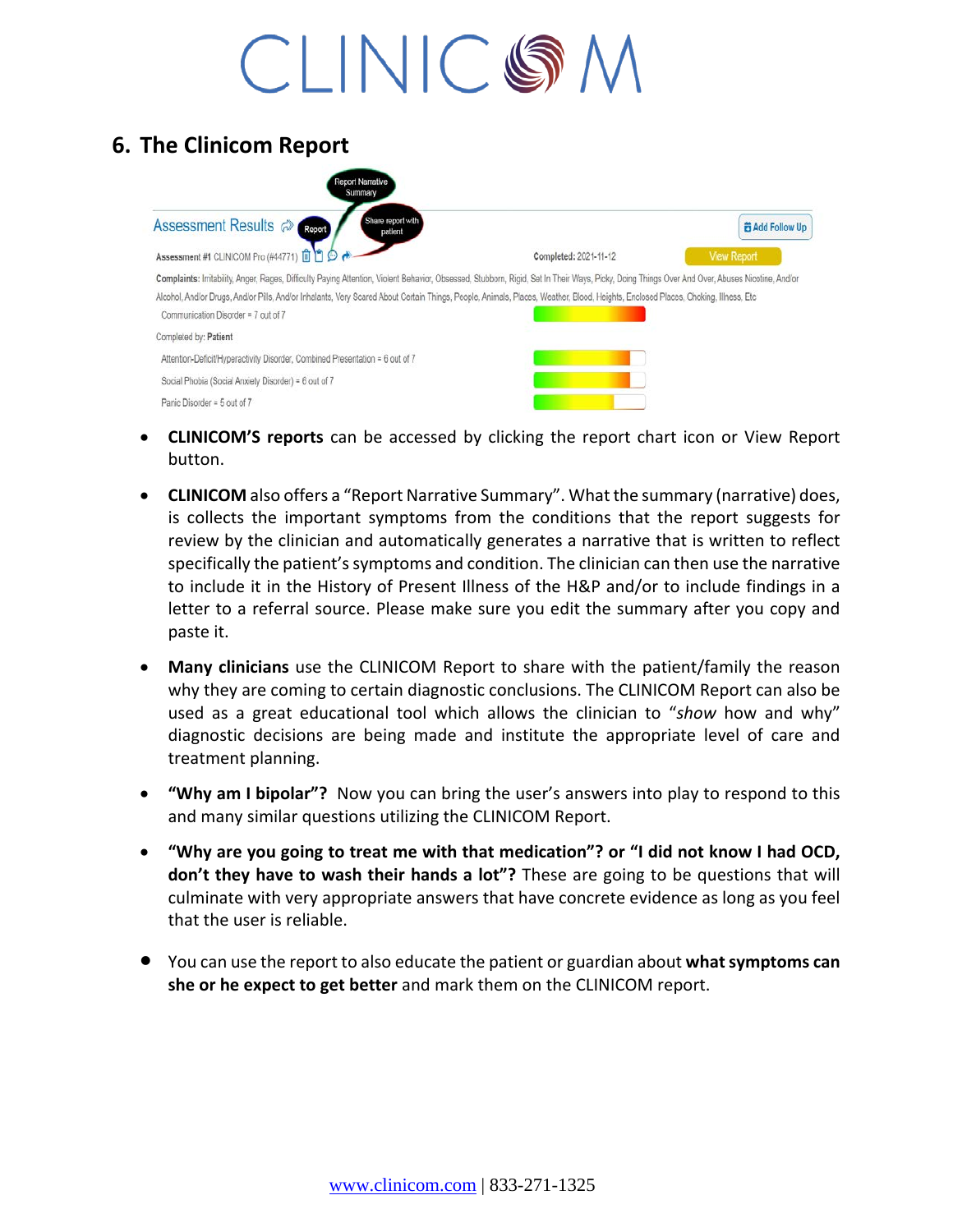### SEVERITY HEATMAP W/EDITING CAPABILITIES

| Has been depressed                                            |                                                           |               |                     |                       |
|---------------------------------------------------------------|-----------------------------------------------------------|---------------|---------------------|-----------------------|
| Depression has been present for two weeks or more at any time | Yes                                                       |               |                     |                       |
| Has experienced depressive episodes in the past               | Yes                                                       |               |                     |                       |
| Feelings of hopelessness                                      |                                                           |               |                     |                       |
| Recurrent thoughts of death                                   |                                                           |               |                     |                       |
| Shows less interest or enjoyment in activities                |                                                           |               |                     |                       |
| Significant weight change                                     |                                                           |               |                     |                       |
| Weight lost or gained                                         | <b>ThislsATextBox</b>                                     |               |                     |                       |
| Significant change in his or her sleep pattern                |                                                           |               |                     |                       |
| Psychomotor retardation                                       |                                                           |               |                     |                       |
| Often fatigued or tired for no apparent reason                |                                                           |               |                     |                       |
| Often feels worthless or guilty                               |                                                           |               |                     |                       |
| Lessened ability to concentrate                               | ю                                                         |               |                     |                       |
|                                                               |                                                           |               |                     |                       |
|                                                               | Diagnosis<br>Accepted Added                               |               |                     | <b>B Ant Diagnose</b> |
|                                                               | Major Depressive Disorder, Recurrent - 7<br>Enter Nitsie: | Edit Severity | Datus.              |                       |
|                                                               |                                                           | ╔             | Airport by Olivan 1 | <b>Ben</b> Errors     |

### **7. Update the CLINICOM Report**

- Once the patient has been seen by the clinician, the report and information contained within should be carefully validated by:
	- o Accepting Diagnoses
	- o Adding Diagnoses
	- o Ruling Out Diagnoses
	- o Rejecting Diagnoses
	- o Accepting Severity Scale
	- o Changing Severity Scale
	- o Updating Current Medications with the new treatment plan if any
	- o Utilizing the TEXT BOX to make comments reflecting
		- **•** Your formulation
		- **User's reliability**
		- **Diagnostic challenges**
		- **Further testing needed**
		- **Treatment recommendations**
		- **Referrals**
- Storing the Clinicom Report
	- o Printing a Final Report to hand to your patient (without the diagnoses page) or send to your referral source.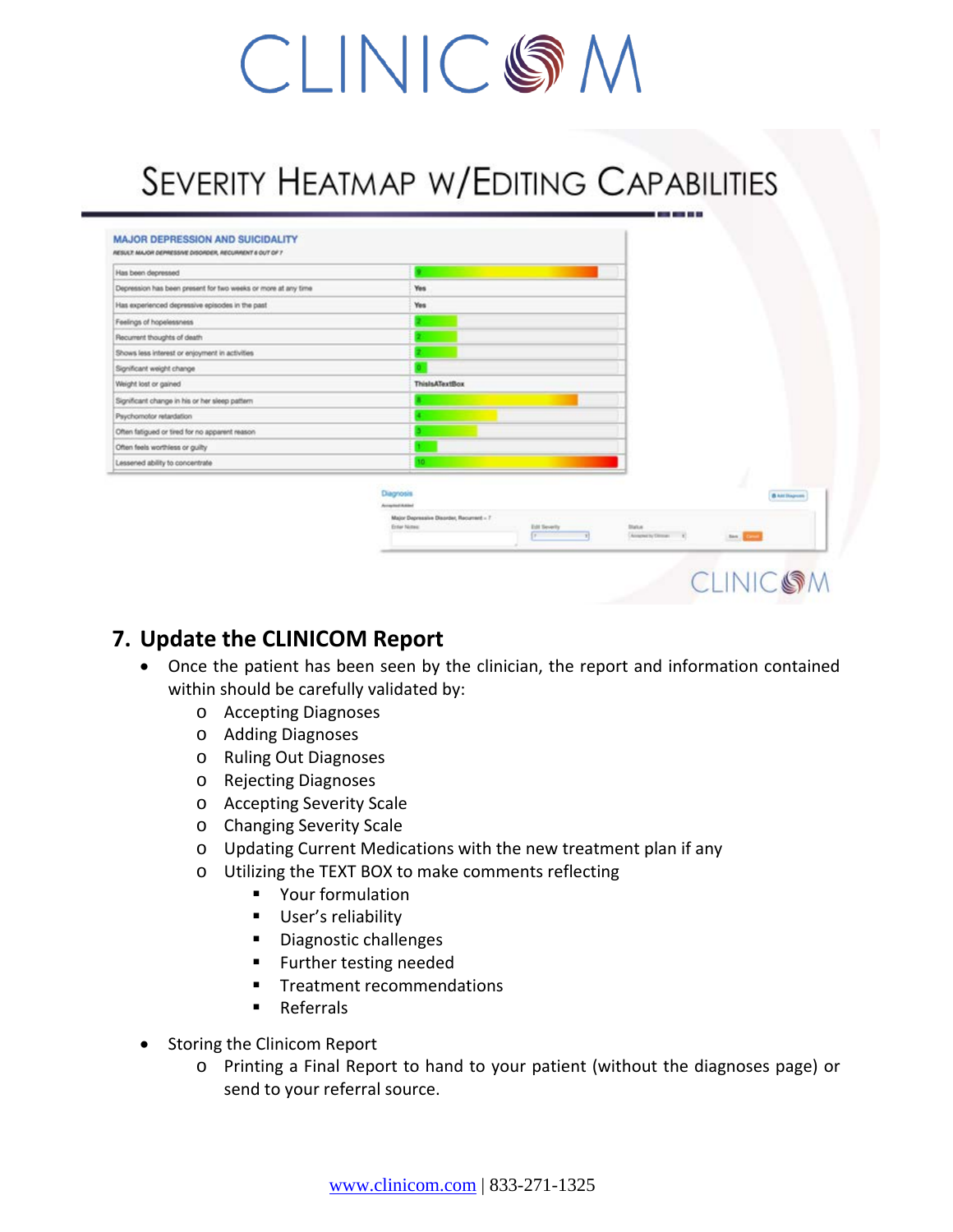- o Clinicom reports are printed to PDFs for security purposes and can be stored as PDFs within EMRs/EHRs. Clinicom can be integrated with some EHR platforms via APIs. Contact [Support@clinicom.com](mailto:Support@clinicom.com) for more info and ask about our EMR/HER integrations.
- o **It is imperative that clinicians Accept or Reject Diagnosis in the system prior to printing or filing the final Clinicom Report. Reports will denote if the clinician took the time to accept, reject, or rule out a Diagnosis. If a Clinician is uncertain of the diagnosis the clinician is recommended to label the diagnosis as "Rule Out". This not only helps improve the systems accuracy over time but also ensures that patients are not misdiagnosed.**



### PATIENT SUMMARY W/ SUGGESTED DIAGNOSES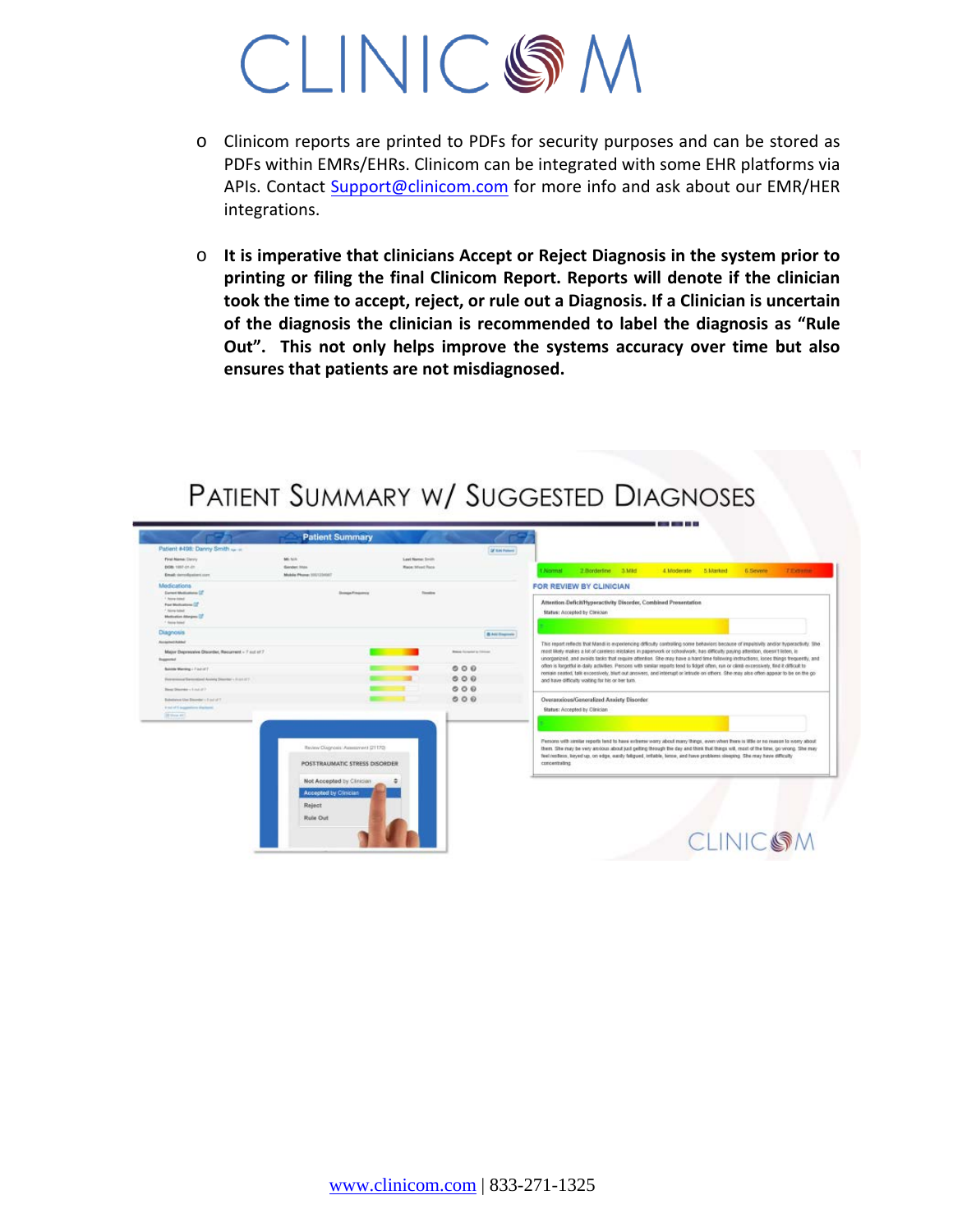### **8. Sending a Follow up assessment**

| <b>茴 Add Diagnosis</b>                |  |  |
|---------------------------------------|--|--|
|                                       |  |  |
| <b>Status: Accepted by Clinician</b>  |  |  |
| <b>Status: Accepted by Clinician</b>  |  |  |
|                                       |  |  |
| <u>ය ව</u><br>Ø                       |  |  |
| <b>ය ව</b><br>$\bullet$               |  |  |
| $\boldsymbol{\Omega}$<br>Œ.<br>$\sim$ |  |  |
| <b>前 Add Follow Up</b>                |  |  |
|                                       |  |  |

An important aspect of a good mental health treatment plan is accurate metric based follow up assessment using standardized tools to track and measure progress. Clinicom allows a clinician to create custom follow up assessment for each patient.

Simply click on the "Follow Up" link on the patient summary page and this will take you to the follow up generator page. You can select from suggested scales. These suggestions are autogenerated by the system based on the Accepted Diagnosis the clinician has chosen for that particular patient. The clinician can decide how comprehensive or "light" of a follow up to create based on the medical necessity. Clinicians can choose from any one or more of our Standardized Scales, DSM-5 based scales, or anyone one or more of our Informational Questionnaires.

#### **Example 1.**

If the clinician gave the patient a Clinicom Pro for the first Visit and found Depression to be an issue, the follow up assessment can be given to track depression using the HAMD. The system will automatically suggest this scale from the drop down and the clinician can add it or any other scale they wish to add as a follow up given at a schedule the clinician defines.

#### **Example 2.**

- If the clinician gave the patient a Clinicom for the first visit because the patient did not have time to complete a Clinicom PRO that includes the informational questionnaires, during the follow up the clinician can add any of the informational questionnaires they wish to give to the patient at that time as a follow up.
	- Self vs Third Person reporting

It is important to note that Clinicom assessments and follow ups can be given to a patient or to a third-party reporter such as a parent, grandparent, guardian, teacher etc. To maintain HIPPA compliance, all third-party assessments are still shared directly with the adult patient/guardian who can forward the "Third party link" to whomever the clinician would like to gain feedback from. This maintains the private health information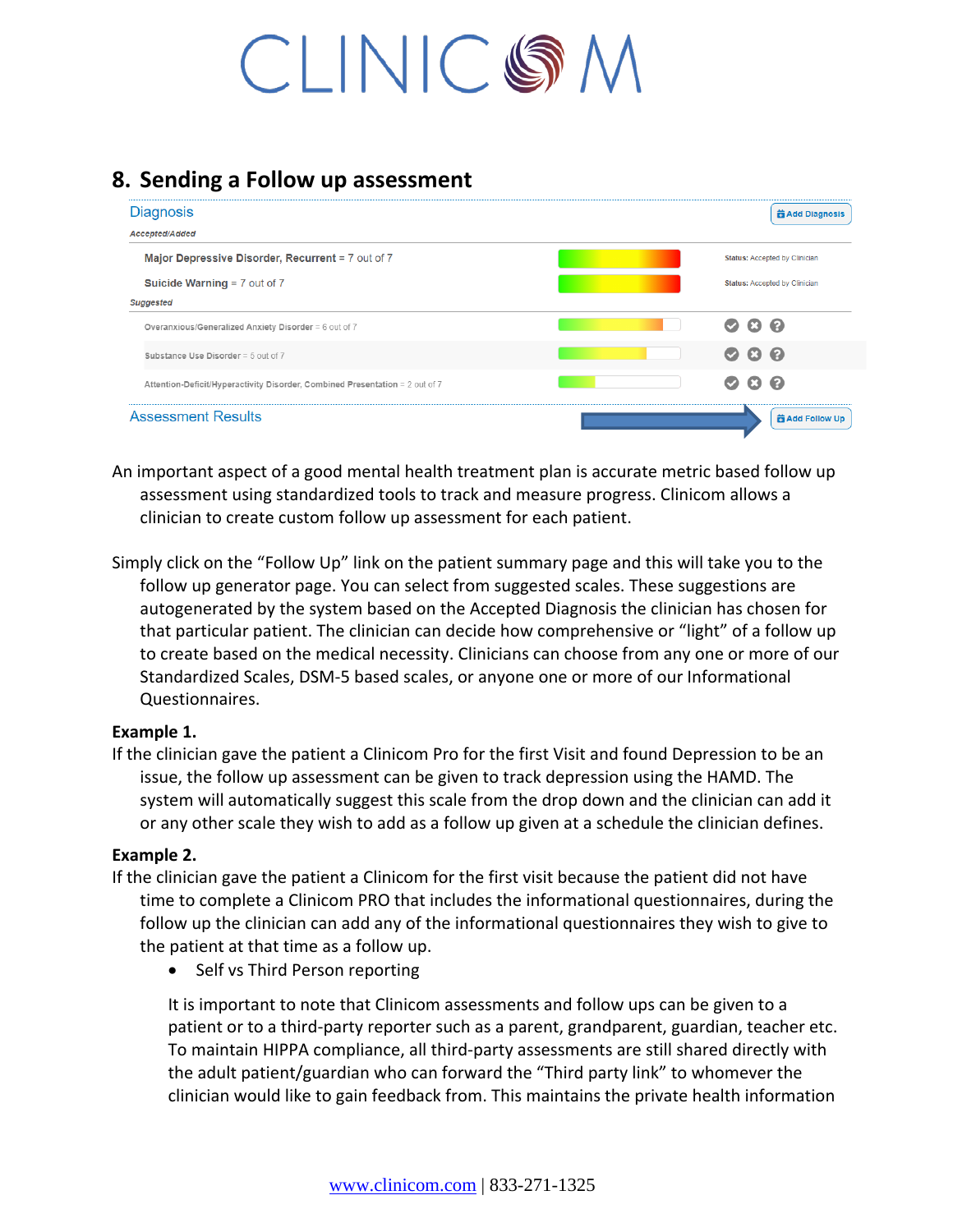control with the patient/guardian. **Please be sure to communicate the need for the patient/guardian to forward this invite to whomever the third part is**. That is not done through our system as it would violate HIPAA, it is up to the patient/guardian to execute sharing the link with the third party.

• Follow up Graphing.

It is important to point out that the graphing feature within Clinicom is automated and is only present once two or more of the same assessments are completed. For example, two HAMD assessments or Two PHQ9's. One needs two data points in order to graph a line, and so on all new patients with only one assessment/one data set the graph will not show until two or more follow up assessments are complete.

• Timing of Follow up Assessments through the Calendar Feature.

Once a follow up assessment has been designed by the clinician to fit the patient's needs, the clinician will answer when they would like to schedule the follow up assessment. This is a critical step in treatment planning that should be evaluated based on medical necessity. After the initial visit the clinician can schedule one or more follow ups (based on necessity). This will allow the clinician to have ample metric-based data to review for the next meeting with a patient.

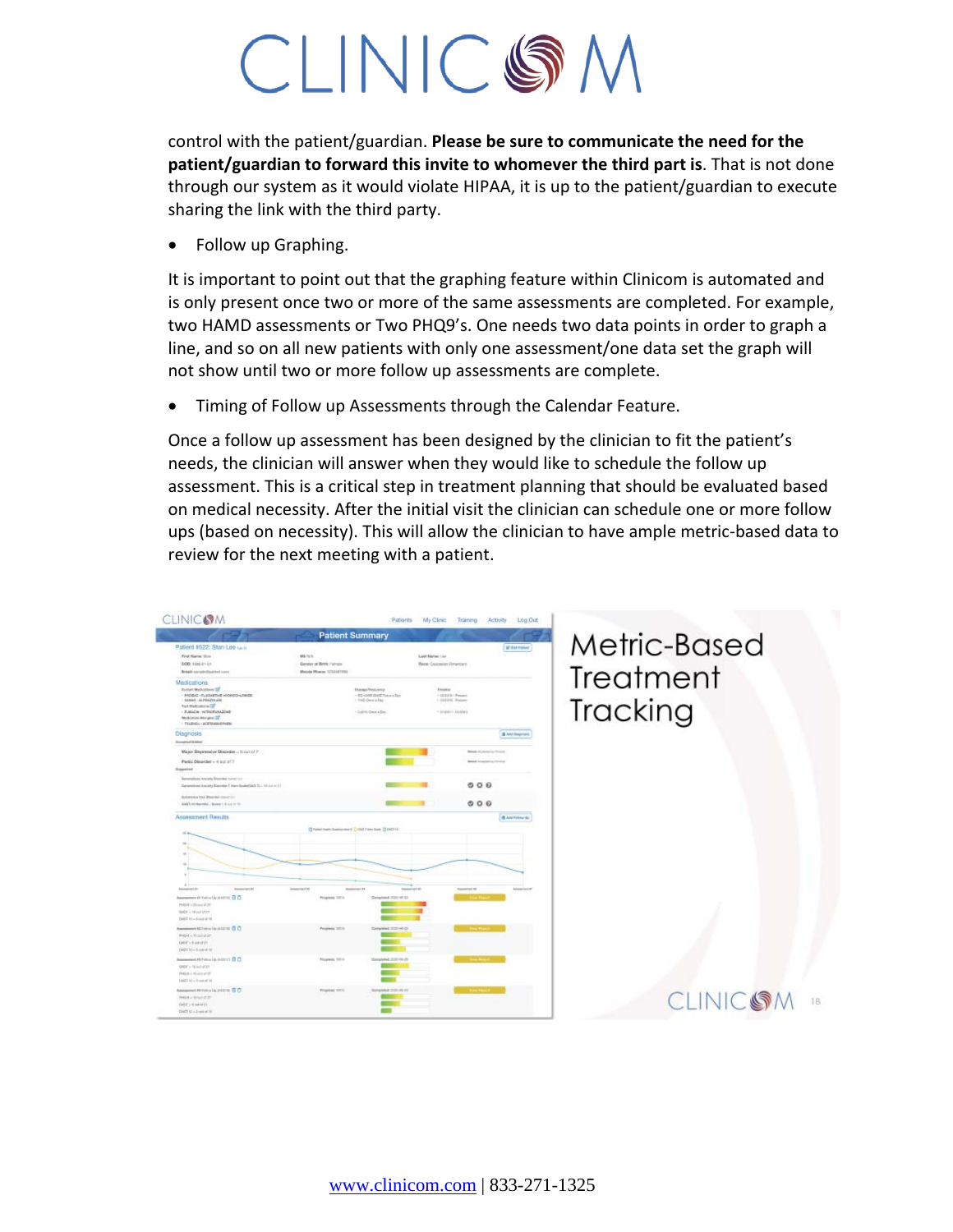### **9. Gold Standard Assessments**

CLINICOM includes many gold standard assessments commonly used in clinical practice to be used with custom assessments and follow-up assessments

| Standardized Scales                                                                                                                                                                                                                                                                                                                                                                                                                                                                                                                                                                                                                                                                                                                                                                                                                                                                                                                                                                                              |                                                                                                                                                                                                                                                                                                                                                                                                                                                                                                                                                                                                                                                                                                                                                                                                      |  |  |
|------------------------------------------------------------------------------------------------------------------------------------------------------------------------------------------------------------------------------------------------------------------------------------------------------------------------------------------------------------------------------------------------------------------------------------------------------------------------------------------------------------------------------------------------------------------------------------------------------------------------------------------------------------------------------------------------------------------------------------------------------------------------------------------------------------------------------------------------------------------------------------------------------------------------------------------------------------------------------------------------------------------|------------------------------------------------------------------------------------------------------------------------------------------------------------------------------------------------------------------------------------------------------------------------------------------------------------------------------------------------------------------------------------------------------------------------------------------------------------------------------------------------------------------------------------------------------------------------------------------------------------------------------------------------------------------------------------------------------------------------------------------------------------------------------------------------------|--|--|
| <b>Standardized Scales</b><br>ADHD Rating Scale - Child<br>Adult ADHD Self-Report Scale (ASRS-v1.1)<br>Adverse Childhood Experiences International<br>Questionnaire (ACE-IQ)<br>Antidepressant Treatment Response Questionnaire<br>(ATRQ)<br>Applied Cognition-Abilities-Short Form<br>Audit-C<br>Brief Psychiatric Rating Scale - Positive (BPRS)<br>Clinically Useful Anxiety Outcome Scale<br>Clinically Useful Depression Outcome Scale<br>Clinician Administered PTSD Scale - 5 (CAPS-5)<br>Compassion Satisfaction and Compassion Fatigue<br>(PROQOL)<br>Dimensional Obsessive-Compulsive Scale (DOCS)<br>Drug Abuse Screening Test (DAST-10)<br>DSM-5 Self-Rated Level 1 Cross-Cutting Symptom<br>Measure<br>Epworth Sleepiness Scale<br>Frequency, Intensity, and Burden of Side Effects<br>Ratings (FIBSER)<br>Hamilton Anxiety Rating Scale (HAM-A)<br>Hamilton Rating Scale for Depression (17-items)<br>(HAM-D)<br>McGill Pain Questionnaire<br>Montgomery-Asberg Depression Rating Scale<br>(MADRS) | plate see him p<br>NICHQ Vanderbilt Assessment - Parent<br>NICHQ Vanderbilt Assessment - Teacher<br>NICHQ Vanderbilt Follow-up - Parent<br>NICHQ Vanderbilt Follow-up - Teacher<br>NIDA - Assist<br>Patient Health Questionnaire-9 (PHQ-9)<br>Pediatric Anxiety Rating Scale<br>Pediatric Anxiety Rating Scale Symptoms Follow-<br>Up<br>PROMIS - Global Health Mental<br>PROMIS - Pain Behavior<br>PROMIS - Pain Intensity<br>PROMIS - Pain Interference<br>PROMIS - Self-Efficacy for Managing Emotions<br>PROMIS - Sleep Disturbance<br>Psychosis Symptom Severity<br>PTSD Checklist for DSM-5 (PCL-5)<br>Scale of Suicidal Ideation (SSI)<br>Severity Measure for Social Anxiety Disorder<br>Social Interaction Anxiety Scale (SIAS)<br>The Generalized Anxiety Disorder 7 Item Scale<br>(GAD-7) |  |  |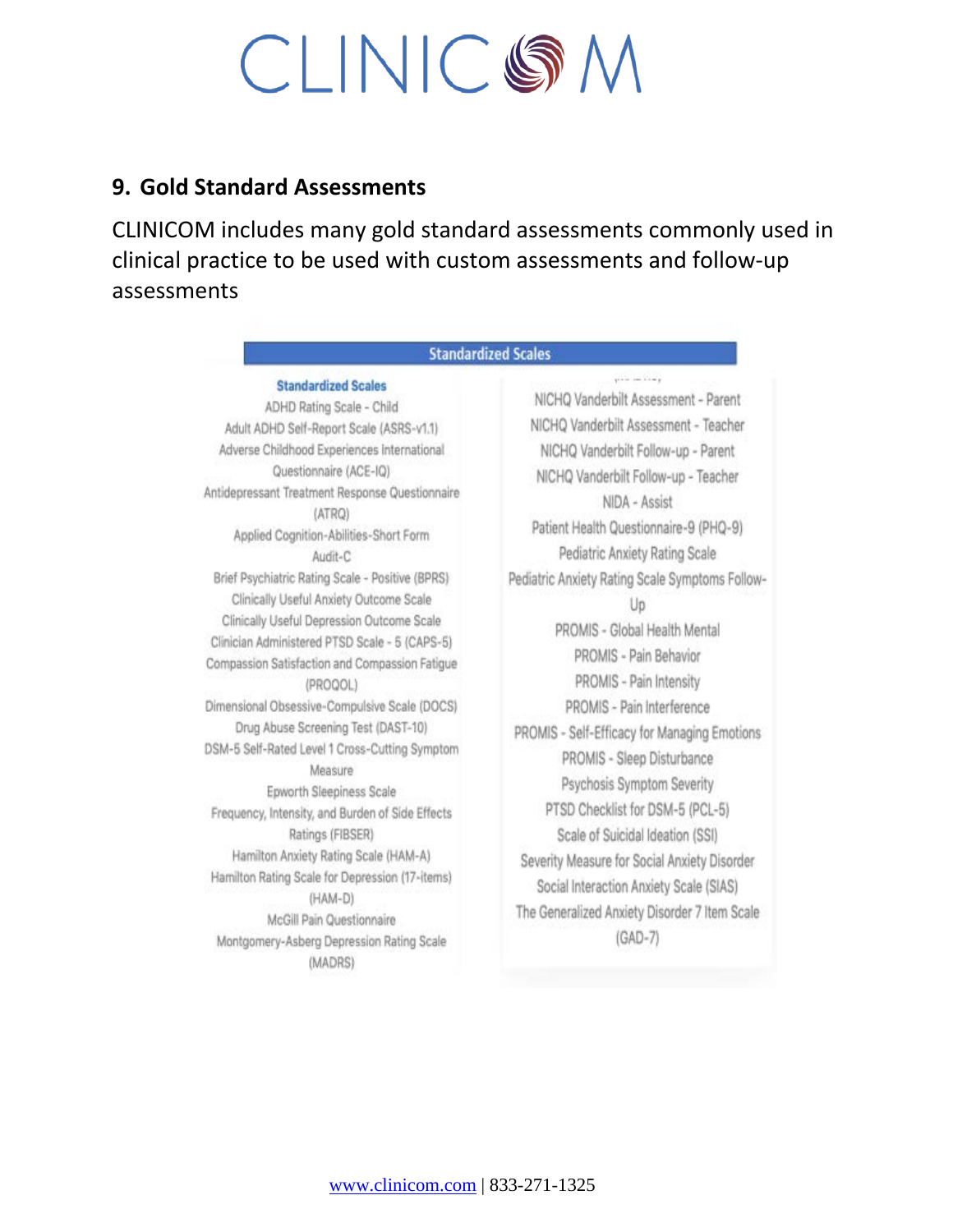### **10. Literature**

- 1. American Psychiatric Association: Practice Guideline for Psychiatric Evaluation of Adults. Am J Psychiatry 1995; 152(Nov suppl):63–80
- 2. Ancill. R.J. et al: Comparison of computerized self rating scales for depression with conventional observer rating. Acta Psychiatrica Scandinavica, 1985, 71, 315-317.
- 3. Anthony JC, et al: Comparison of the lay Diagnostic Interview Schedule and a standardized psychiatric diagnosis: experience in eastern Baltimore.
- 4. Carr AC, Ghosh A, Ancill RJ: Can a computer take a psychiatric history? Psychol Med 1983; 13:151-158
- 5. Carr AC, Ghosh A: Response of phobic patients to direct computer assessment. Br J Psychiatry 1983; 142:60-65
- 6. Cohen P. et al: Child psychiatric diagnosis by computer algorithm: theoretical issues and empirical tests, J Am Academy Child Adolescent Psychiatry, 1987 Sep;26(5):631-8.
- 7. Diagnostic and Statistical Manual of Mental Disorders (DSM IV-TR), published by the American Psychiatric Association, May 2000
- 8. Erdman BP, Klein ME, Greist JH, et al: A comparison of the Diagnostic Interview Schedule and clinical diagnosis. American Journal of Psychiatry 144:1477-1480, 1987
- 9. Greist, M.D., JH: Clinical Computing: The Computer as Clinician Assistant: Assessment Made Simple, Psychiatry Serv 49:467-472, April 1998
- 10. Grove WM, et al: Reliability studies of psychiatric diagnosis: theory and practice. Arch Gen Psychiatry 1981; 38:408–413
- 11. HIMSS, 17th Annual HIMSS Leadership Survey Results, Patient Satisfaction, Safety, Electronic Records Top List of Healthcare Priorities
- 12. Keller MB, et al: Reliability of lifetime diagnoses and symptoms in patients with a current psychiatric disorder. J Psychiatry Res 1981; 16:229–240
- 13. Kobak KA, Greist JH, Jefferson JW, et al: Computer-administered clinical rating scales. a review. Psychopharmacology 1996; 127:291-301
- 14. Kobak KA, Taylor LH, Dottl SL, et al: Computerized screening for psychiatric disorders in an outpatient community mental health clinic. Psychiatry Serv 1997; 48:1048-1057
- 15. Kobak KA, Taylor LvH, Dottl SL, et al: A computer-administered telephone interview to identify mental disorders. JAMA 278:905-910, 1997[Abstract]
- 16. Lehmann C. : Hospital's Computer System Reduces Medical Errors, Tracks Quality, Psychiatric News, May 16, 2003, Volume 38 Number 10
- 17. Levitan, R.D. et al: Validity of the computerized DIS for diagnosing psychiatric inpatients. Canadian Journal of Psychiatry, 1991, 36, 728-731.